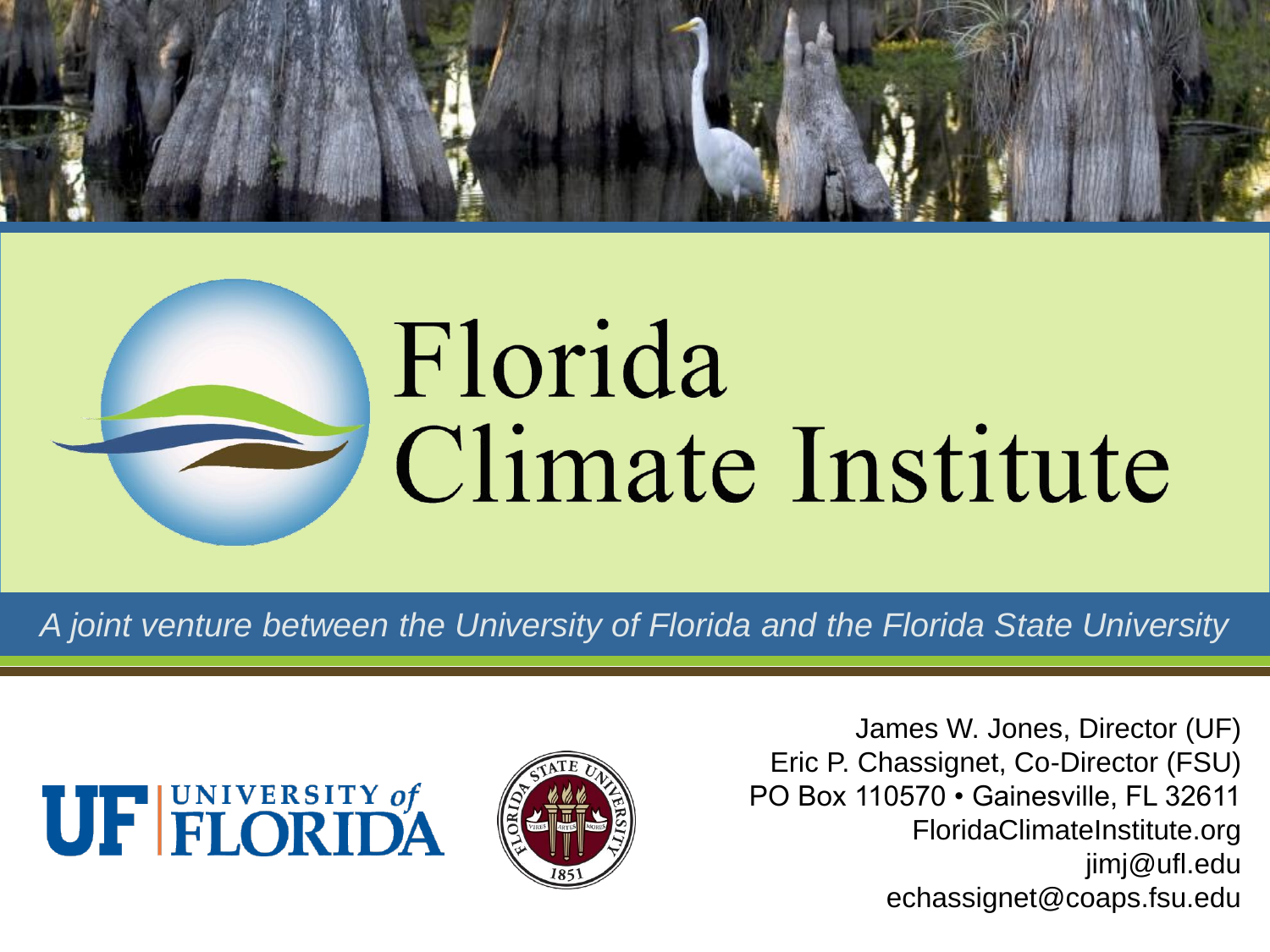#### **Climate Variability and Change**

*Climate variability and change* pose significant **economic, food security, health, and environmental risks** worldwide.



Drought, wildfires, storms with heavy rain, high winds, flooding, and freeze events **cause billions of dollars in losses** to the agricultural and natural resources sectors locally in Florida and globally.

The Intergovernmental Panel on Climate Change predicts that by the year 2100 **global average temperature is likely to increase** by 2 to 11.5º F, **global mean sea level will rise** from 7 to 23 in, and there will be **increased risks of both flooding and drought**.

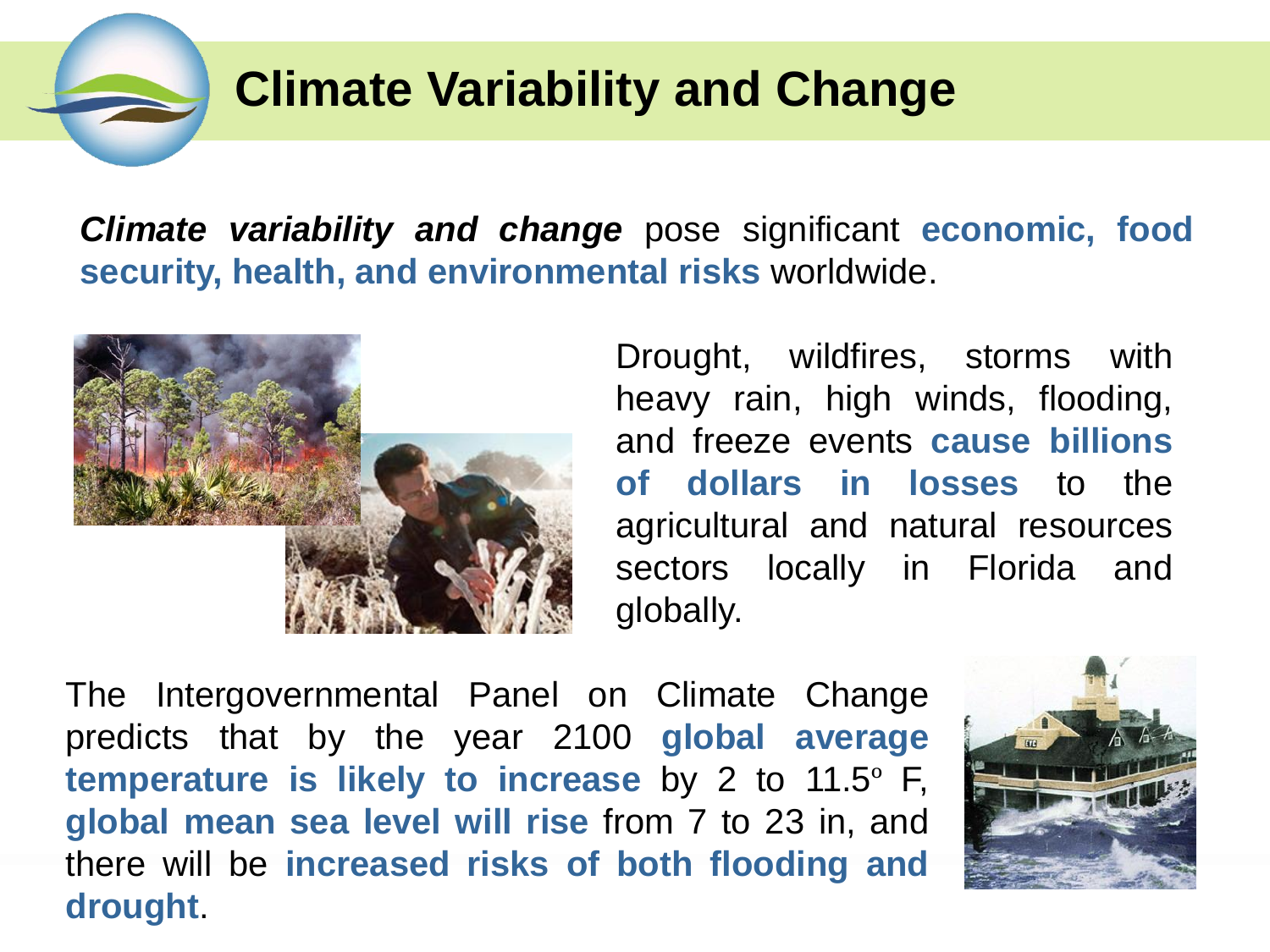#### **Climate Information Challenges**

Much of the climate change information communicated to the public is based on IPCC projections that are at the global level and relatively long-term (50 to 100 years).

#### **There is tremendous uncertainty regarding the regional and local impacts of global change.**

**Climate stakeholders**, including policy makers, farmers, and the public, **need information at local to regional levels and at shorter time scales**.

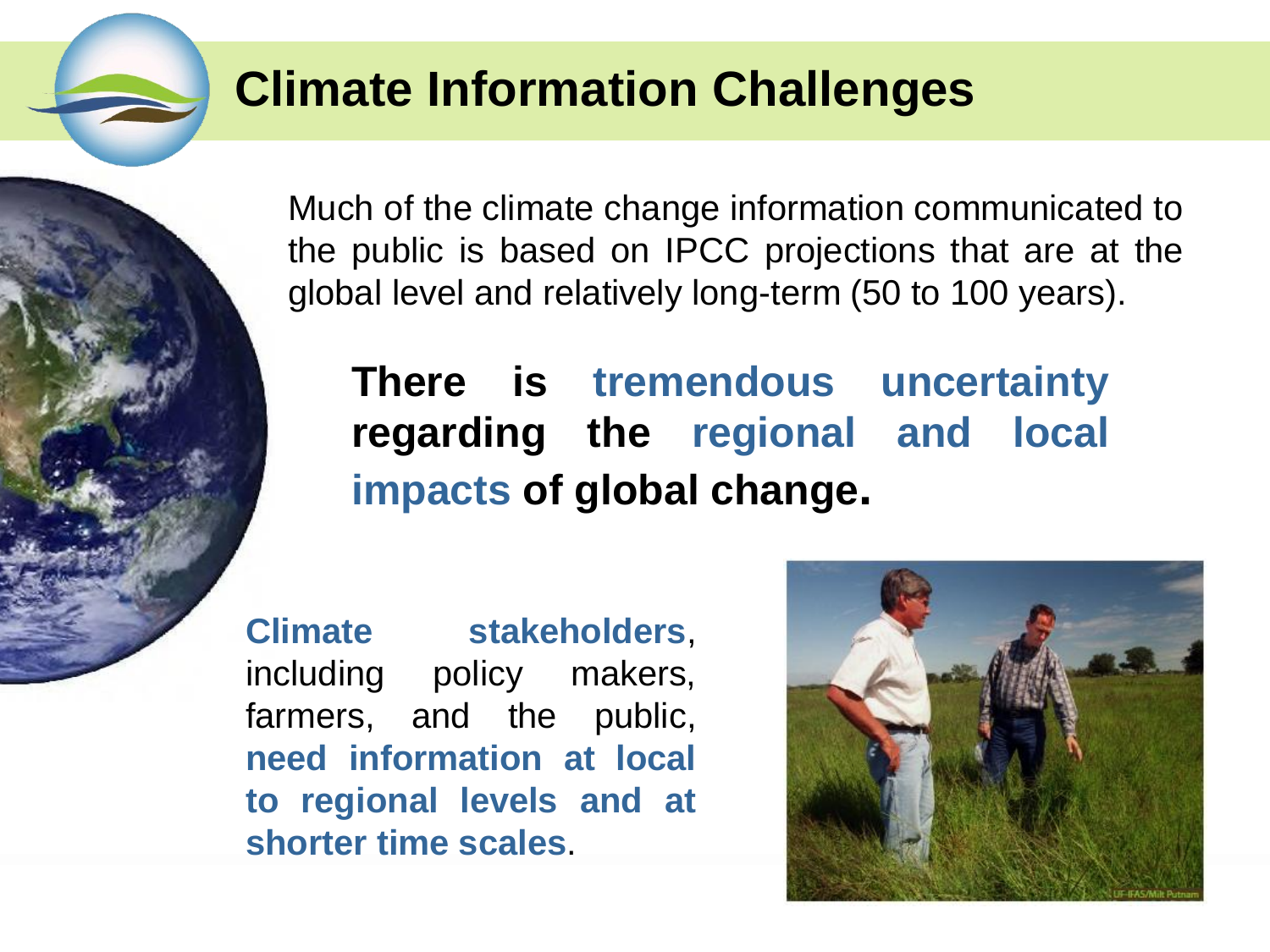## **Mission of the Florida Climate Institute**

- Improve understanding of the processes and effects of *climate variability*, *climate change*, and *sea level rise* on the economy and on natural and human-built systems
- Develop technologies and information for reducing economic and environmental/health risks in managed and natural systems and supporting environmental policies
- Engage society in research, extension and education programs for enhancing adaptive capacity and responses to associated climatic risks

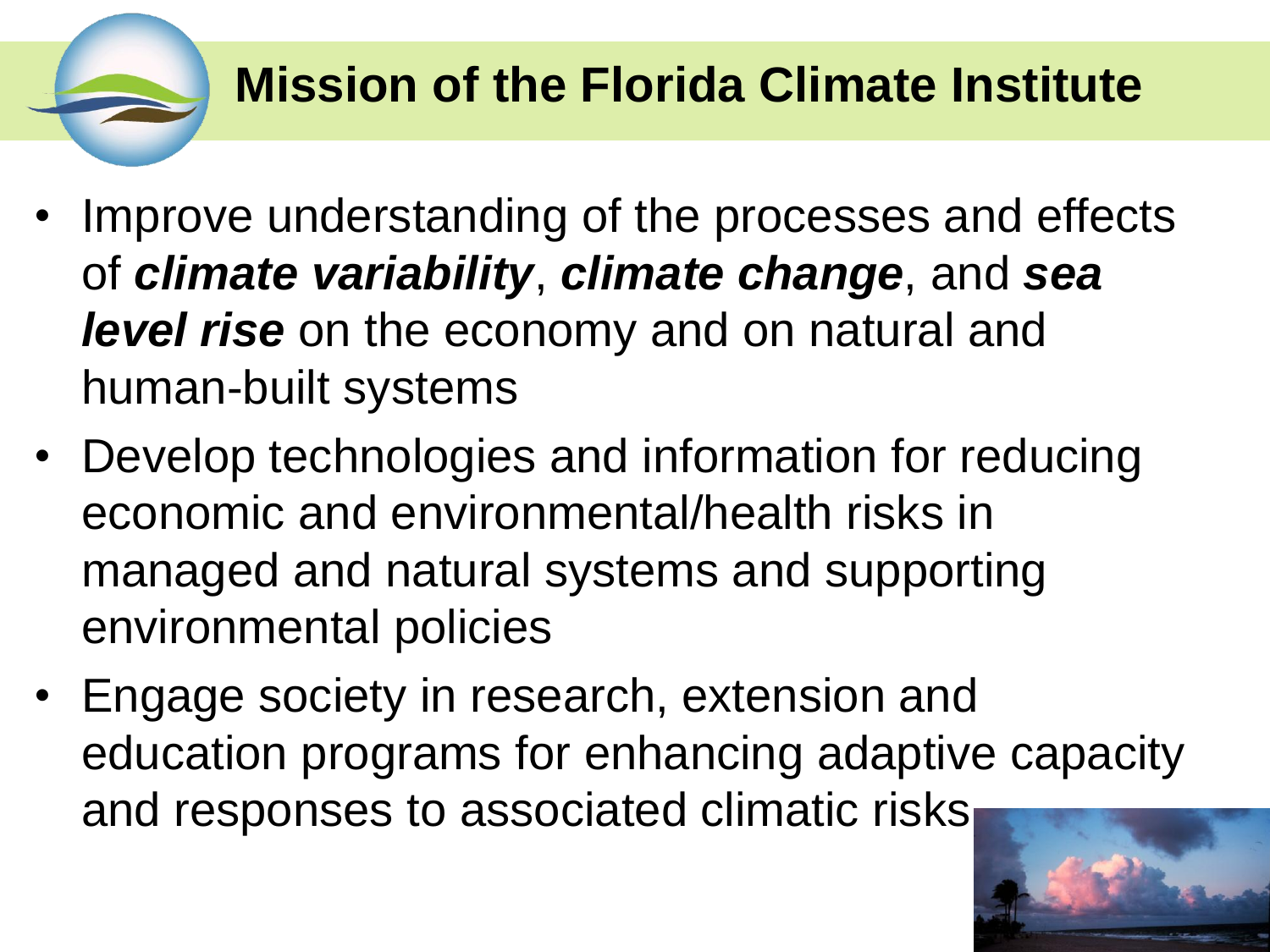

- Lack of understanding of how society should respond to climate change information at local to regional scales and at multiple time scales over which decisions, policies are made
- Many questions without answers in Florida on climate change, sea level rise, and associated decisions and policies
- Large number of faculty at FSU and UF conducting relevant research
- Success of the Southeast Climate Consortium (SECC) during the last 10 years



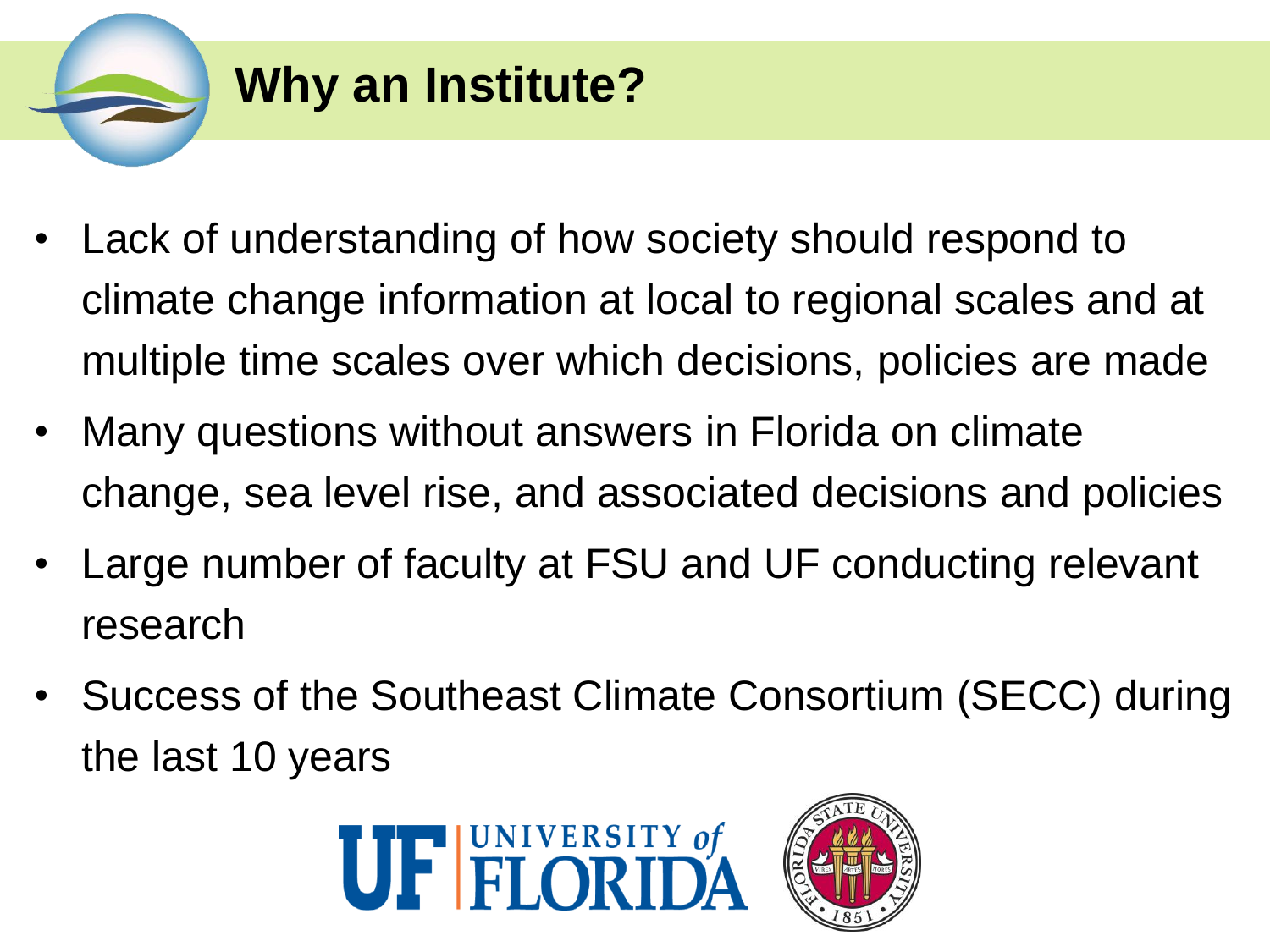

### **Our Goals**

- **Disseminate science-based information** on regional climate variability and change to a diverse audience.
- Use climate change information to **build resiliency and adaptive capacity**.
- **Enhance understanding** of the interrelationships among climate, natural resources, ecosystems, health, and society.
- **Promote and support effective partnerships** between university faculty and stakeholders.





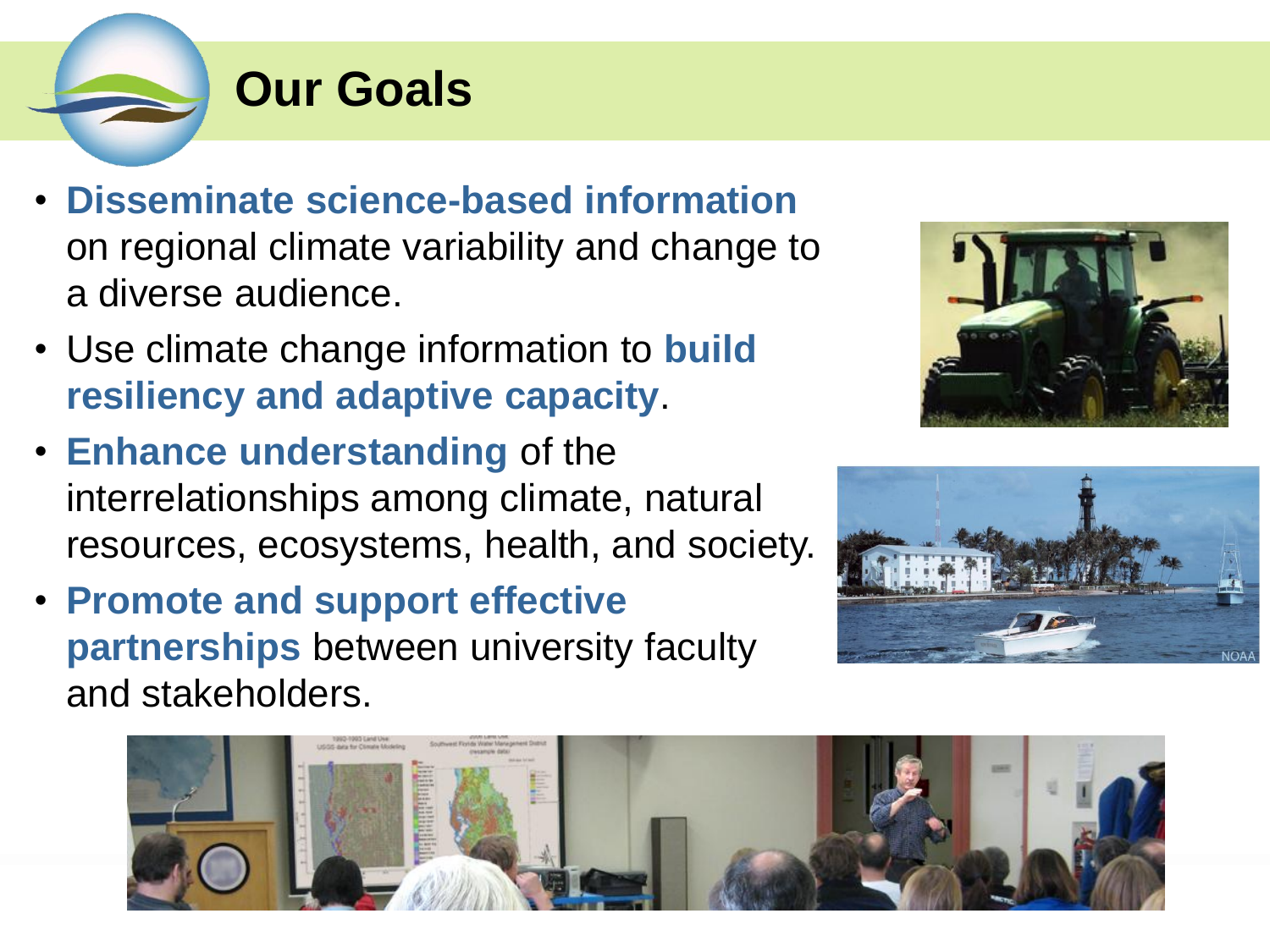# **Project Examples**

- Using seasonal climate forecasts to reduce risk in regional **public water supply** management.
- Negotiating water management in the **Apalachicola-Chattahoochee-Flint (ACF) river basin**.
- Reducing the risk of climate change effects and human disturbances on **snowy and piping plovers**.
- Studying the impact of climate on **ciguatera fish poisoning**.
- Advancing student knowledge of global climate change through **teacher education**.
- Investigating **offshore wind power** potential in the Northern Gulf.







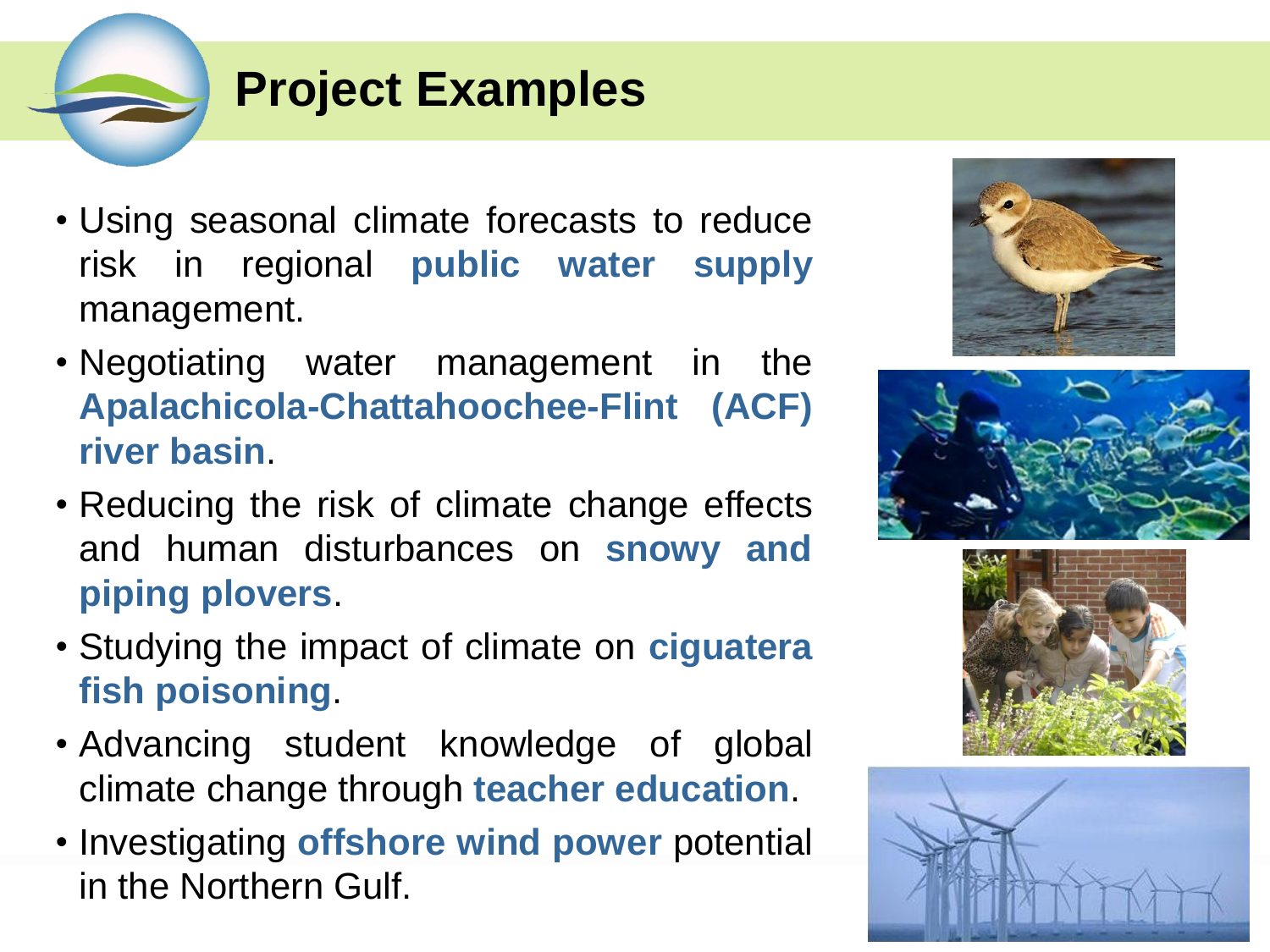

#### **Governance**

- Director J. W. Jones (UF)
- Co-Director Eric Chassignet (FSU)
- Steering Committee –10 people (5 at UF and 5 at FSU)
	- Dr. Vasu Misra Co-Chair (EOAS/COAPS)
	- Dr. O'Brien (COAPS)
	- Dr. Chanton (EOAS)
	- Dr. Harrington (CEFA)
	- Dr. Craig (Law)
- \$250K as seed money for 2 years from the Office of Research and the College of Arts and Sciences